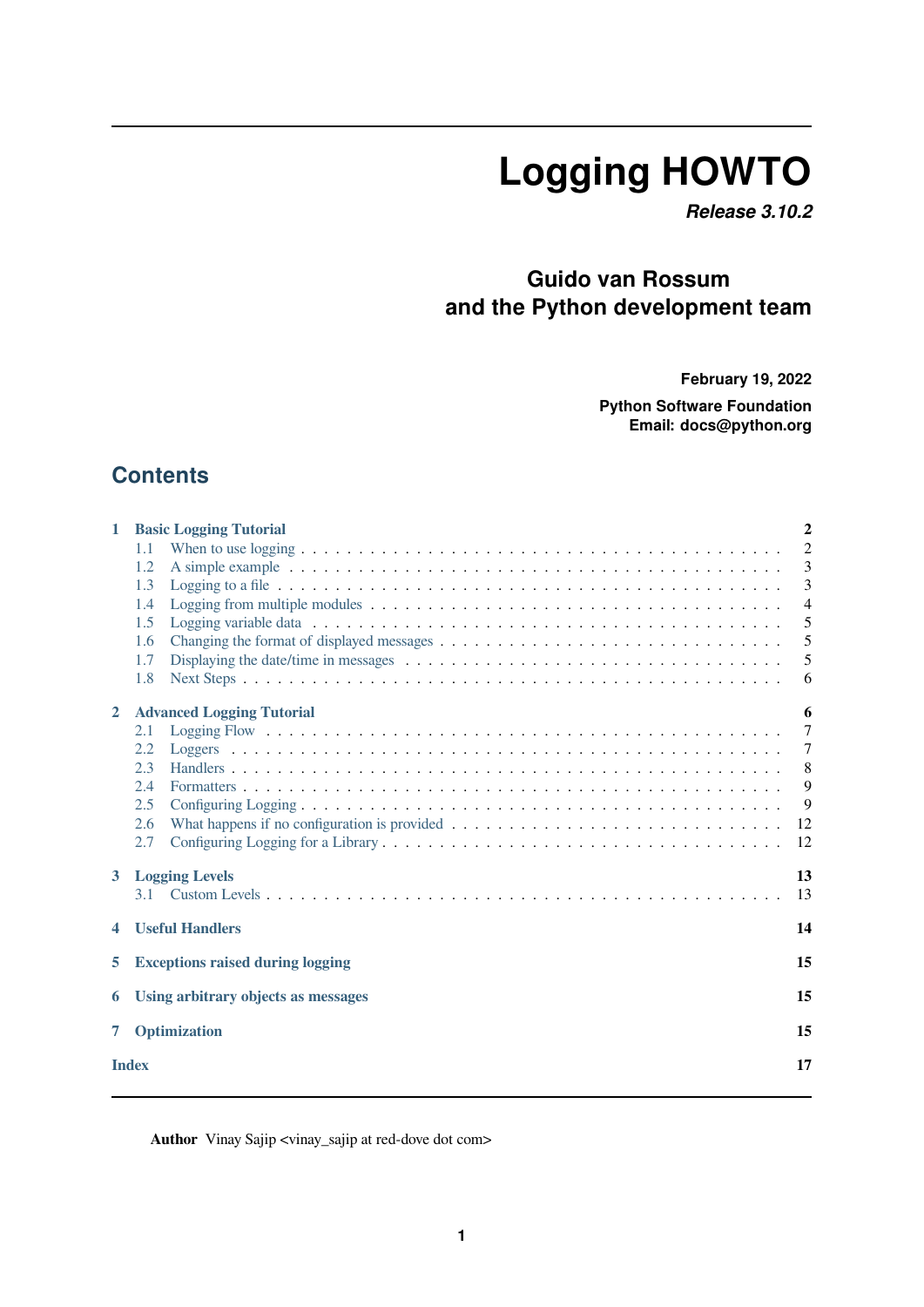### <span id="page-1-0"></span>**1 Basic Logging Tutorial**

Logging is a means of tracking events that happen when some software runs. The software's developer adds logging calls to their code to indicate that certain events have occurred. An event is described by a descriptive message which can optionally contain variable data (i.e. data that is potentially different for each occurrence of the event). Events also have an importance which the developer ascribes to the event; the importance can also be called the *level* or *severity*.

### <span id="page-1-1"></span>**1.1 When to use logging**

Logging provides a set of convenience functions for simple logging usage. These are debug(),  $info()$ , warning(), error() and critical(). To determine when to use logging, see the table below, which states, for each of a set of common tasks, the best tool to use for it.

| Task you want to perform           | The best tool for the task                                                |
|------------------------------------|---------------------------------------------------------------------------|
| Display console output for ordi-   | print()                                                                   |
| nary usage of a command line       |                                                                           |
| script or program                  |                                                                           |
| Report events that occur during    | logging.info() (or logging.debug() for very detailed output for           |
| normal operation of a program      | diagnostic purposes)                                                      |
| for status monitoring or<br>(e.g.  |                                                                           |
| fault investigation)               |                                                                           |
| Issue a warning regarding a par-   | warnings.warn () in library code if the issue is avoidable and the client |
| ticular runtime event              | application should be modified to eliminate the warning                   |
|                                    | logging.warning () if there is nothing the client application can do      |
|                                    | about the situation, but the event should still be noted                  |
| Report an error regarding a par-   | Raise an exception                                                        |
| ticular runtime event              |                                                                           |
| Report suppression of an error     | logging.error(), logging.exception() or<br>logging.                       |
| without raising an exception (e.g. | critical () as appropriate for the specific error and application domain  |
| error handler in a long-running    |                                                                           |
| server process)                    |                                                                           |

The logging functions are named after the level or severity of the events they are used to track. The standard levels and their applicability are described below (in increasing order of severity):

| Level                                                                                                  | When it's used                                                                          |  |
|--------------------------------------------------------------------------------------------------------|-----------------------------------------------------------------------------------------|--|
| DEBUG                                                                                                  | Detailed information, typically of interest only when diagnosing problems.              |  |
| INFO                                                                                                   | Confirmation that things are working as expected.                                       |  |
| An indication that something unexpected happened, or indicative of some problem in the near<br>WARNING |                                                                                         |  |
|                                                                                                        | future (e.g. 'disk space low'). The software is still working as expected.              |  |
| ERROR                                                                                                  | Due to a more serious problem, the software has not been able to perform some function. |  |
| CRITICAL                                                                                               | A serious error, indicating that the program itself may be unable to continue running.  |  |

The default level is WARNING, which means that only events of this level and above will be tracked, unless the logging package is configured to do otherwise.

Events that are tracked can be handled in different ways. The simplest way of handling tracked events is to print them to the console. Another common way is to write them to a disk file.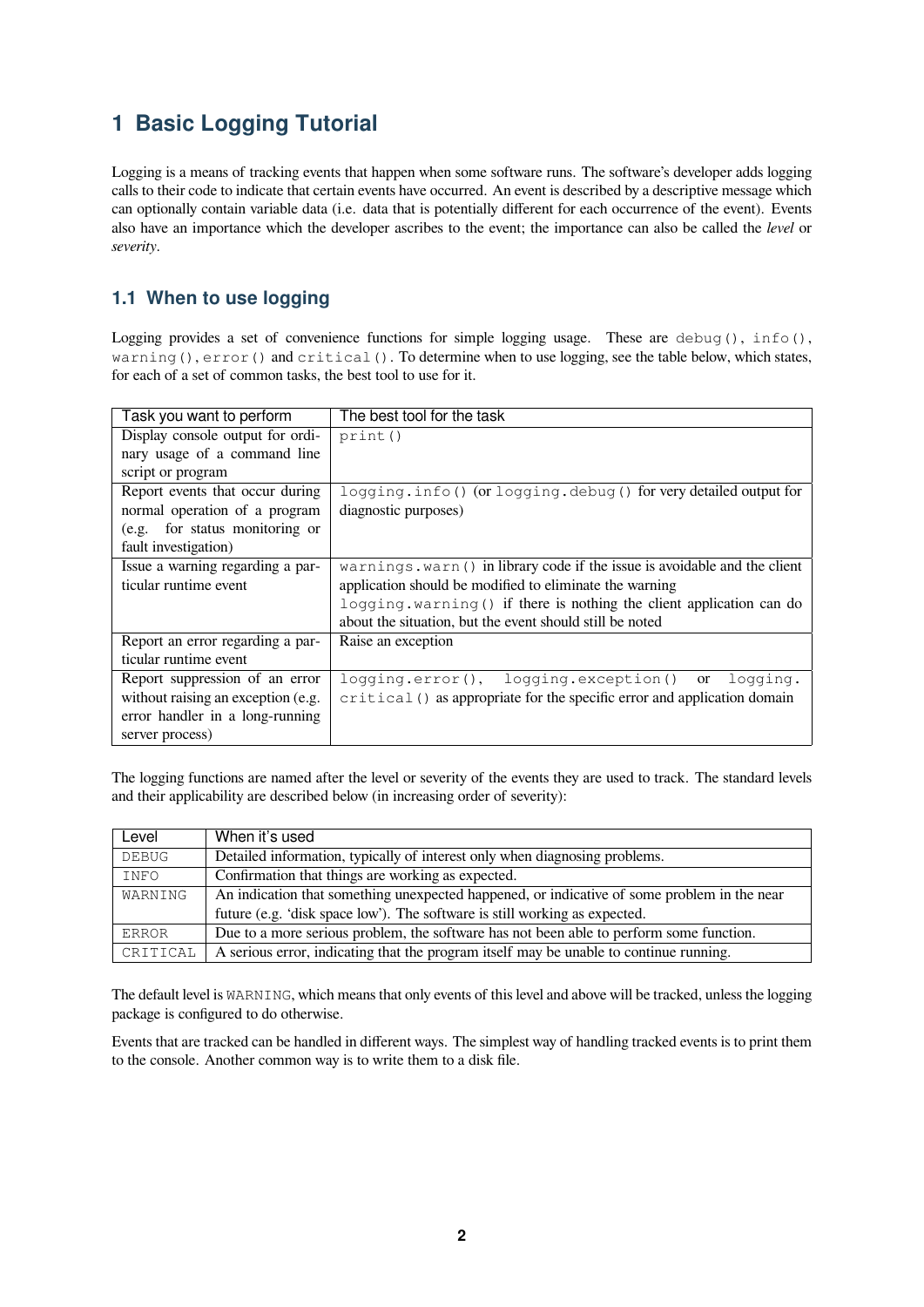#### <span id="page-2-0"></span>**1.2 A simple example**

A very simple example is:

```
import logging
logging.warning('Watch out!') # will print a message to the console
logging.info('I told you so') # will not print anything
```
If you type these lines into a script and run it, you'll see:

```
WARNING:root:Watch out!
```
printed out on the console. The INFO message doesn't appear because the default level is WARNING. The printed message includes the indication of the level and the description of the event provided in the logging call, i.e. 'Watch out!'. Don't worry about the 'root' part for now: it will be explained later. The actual output can be formatted quite flexibly if you need that; formatting options will also be explained later.

#### <span id="page-2-1"></span>**1.3 Logging to a file**

A very common situation is that of recording logging events in a file, so let's look at that next. Be sure to try the following in a newly-started Python interpreter, and don't just continue from the session described above:

```
import logging
logging.basicConfig(filename='example.log', encoding='utf-8', level=logging.DEBUG)
logging.debug('This message should go to the log file')
logging.info('So should this')
logging.warning('And this, too')
logging.error('And non-ASCII stuff, too, like Øresund and Malmö')
```
Changed in version 3.9: The *encoding* argument was added. In earlier Python versions, or if not specified, the encoding used is the default value used by open(). While not shown in the above example, an *errors* argument can also now be passed, which determines how encoding errors are handled. For available values and the default, see the documentation for open().

And now if we open the file and look at what we have, we should find the log messages:

```
DEBUG:root:This message should go to the log file
INFO:root:So should this
WARNING:root:And this, too
ERROR:root:And non-ASCII stuff, too, like Øresund and Malmö
```
This example also shows how you can set the logging level which acts as the threshold for tracking. In this case, because we set the threshold to DEBUG, all of the messages were printed.

If you want to set the logging level from a command-line option such as:

--log=INFO

and you have the value of the parameter passed for  $-\log n$  in some variable *loglevel*, you can use:

getattr(logging, loglevel.upper())

to get the value which you'll pass to basicConfig() via the *level* argument. You may want to error check any user input value, perhaps as in the following example:

```
# assuming loglevel is bound to the string value obtained from the
# command line argument. Convert to upper case to allow the user to
# specify --log=DEBUG or --log=debug
numeric_level = getattr(logging, loglevel.upper(), None)
if not isinstance(numeric_level, int):
```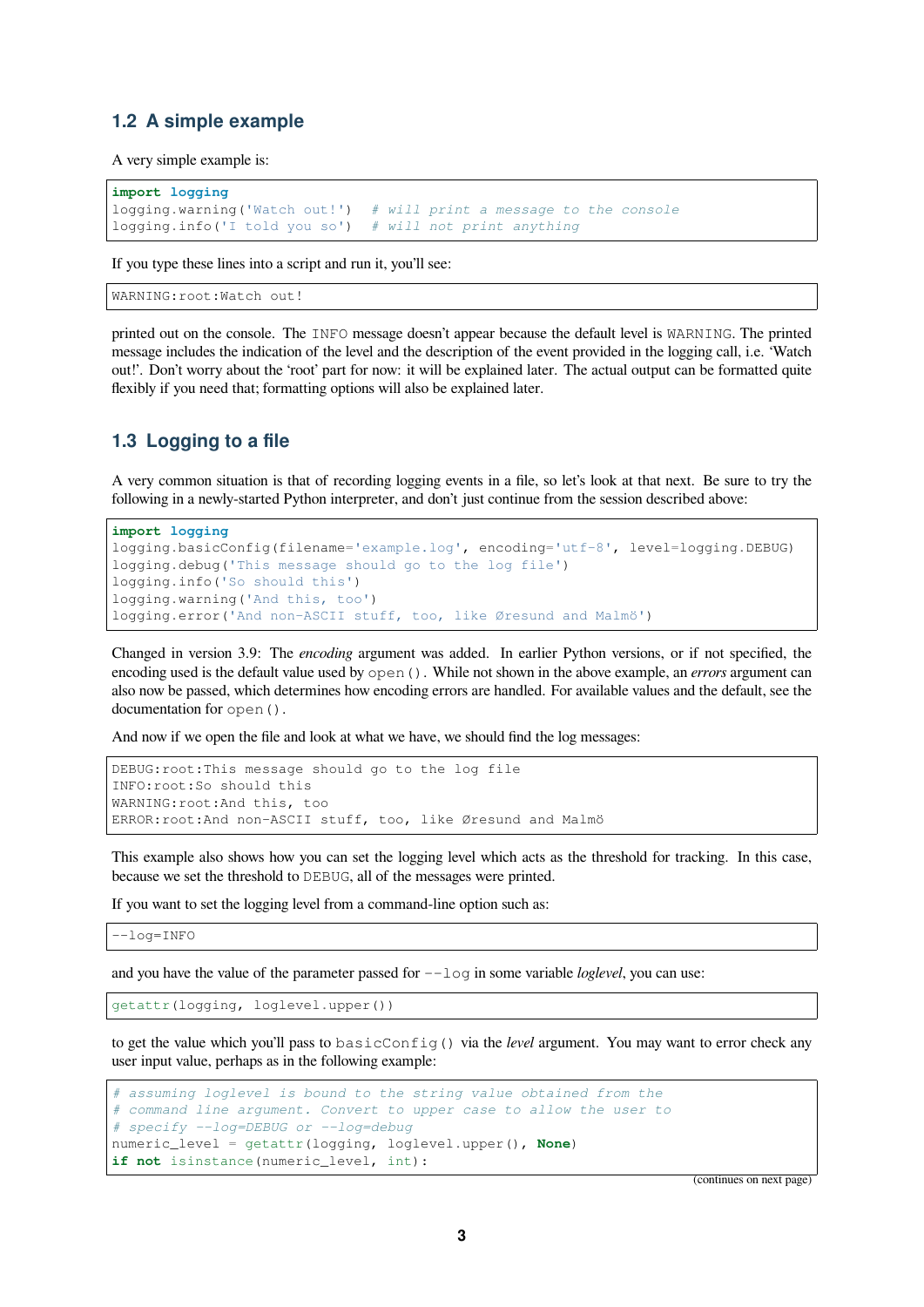```
raise ValueError('Invalid log level: %s' % loglevel)
logging.basicConfig(level=numeric_level, ...)
```
The call to basicConfig() should come *before* any calls to debug(), info() etc. As it's intended as a one-off simple configuration facility, only the first call will actually do anything: subsequent calls are effectively no-ops.

If you run the above script several times, the messages from successive runs are appended to the file *example.log*. If you want each run to start afresh, not remembering the messages from earlier runs, you can specify the *filemode* argument, by changing the call in the above example to:

logging.basicConfig(filename='example.log', filemode='w', level=logging.DEBUG)

The output will be the same as before, but the log file is no longer appended to, so the messages from earlier runs are lost.

#### **1.4 Logging from multiple modules**

If your program consists of multiple modules, here's an example of how you could organize logging in it:

```
# myapp.py
import logging
import mylib
def main():
    logging.basicConfig(filename='myapp.log', level=logging.INFO)
    logging.info('Started')
   mylib.do_something()
    logging.info('Finished')
if __name__ == '__main__':
   main()
```
#### *# mylib.py* **import logging**

**def** do\_something(): logging.info('Doing something')

If you run *myapp.py*, you should see this in *myapp.log*:

```
INFO:root:Started
INFO:root:Doing something
INFO:root:Finished
```
which is hopefully what you were expecting to see. You can generalize this to multiple modules, using the pattern in *mylib.py*. Note that for this simple usage pattern, you won't know, by looking in the log file, *where* in your application your messages came from, apart from looking at the event description. If you want to track the location of your messages, you'll need to refer to the documentation beyond the tutorial level – see *Advanced Logging Tutorial*.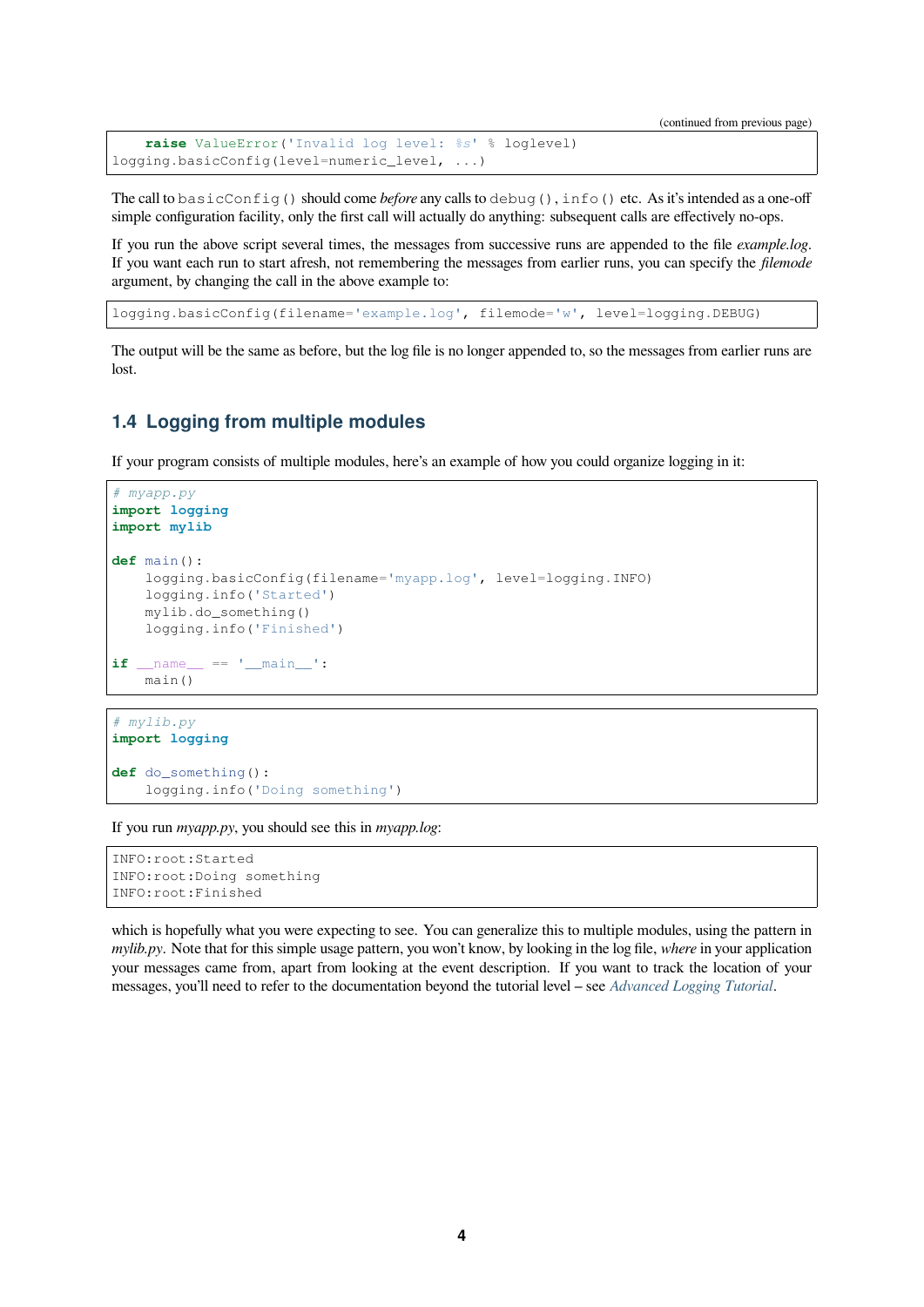#### **1.5 Logging variable data**

To log variable data, use a format string for the event description message and append the variable data as arguments. For example:

```
import logging
logging.warning('%s before you %s', 'Look', 'leap!')
```
will display:

```
WARNING:root:Look before you leap!
```
As you can see, merging of variable data into the event description message uses the old, %-style of string formatting. This is for backwards compatibility: the logging package pre-dates newer formatting options such as  $str.$ format() and string.Template. These newer formatting options *are* supported, but exploring them is outside the scope of this tutorial: see formatting-styles for more information.

#### **1.6 Changing the format of displayed messages**

To change the format which is used to display messages, you need to specify the format you want to use:

```
import logging
logging.basicConfig(format='%(levelname)s:%(message)s', level=logging.DEBUG)
logging.debug('This message should appear on the console')
logging.info('So should this')
logging.warning('And this, too')
```
#### which would print:

```
DEBUG:This message should appear on the console
INFO:So should this
WARNING:And this, too
```
Notice that the 'root' which appeared in earlier examples has disappeared. For a full set of things that can appear in format strings, you can refer to the documentation for logrecord-attributes, but for simple usage, you just need the *levelname* (severity), *message* (event description, including variable data) and perhaps to display when the event occurred. This is described in the next section.

#### **1.7 Displaying the date/time in messages**

To display the date and time of an event, you would place '%(asctime)s' in your format string:

```
import logging
logging.basicConfig(format='%(asctime)s %(message)s')
logging.warning('is when this event was logged.')
```
which should print something like this:

2010-12-12 11:41:42,612 is when this event was logged.

The default format for date/time display (shown above) is like ISO8601 or **RFC 3339**. If you need more control over the formatting of the date/time, provide a *datefmt* argument to basicConfig, as in this example:

```
import logging
logging.basicConfig(format='%(asctime)s %(message)s', datefmt='%m/%d/%Y %I:%M:%S %p
,→')
logging.warning('is when this event was logged.')
```
which would display something like this: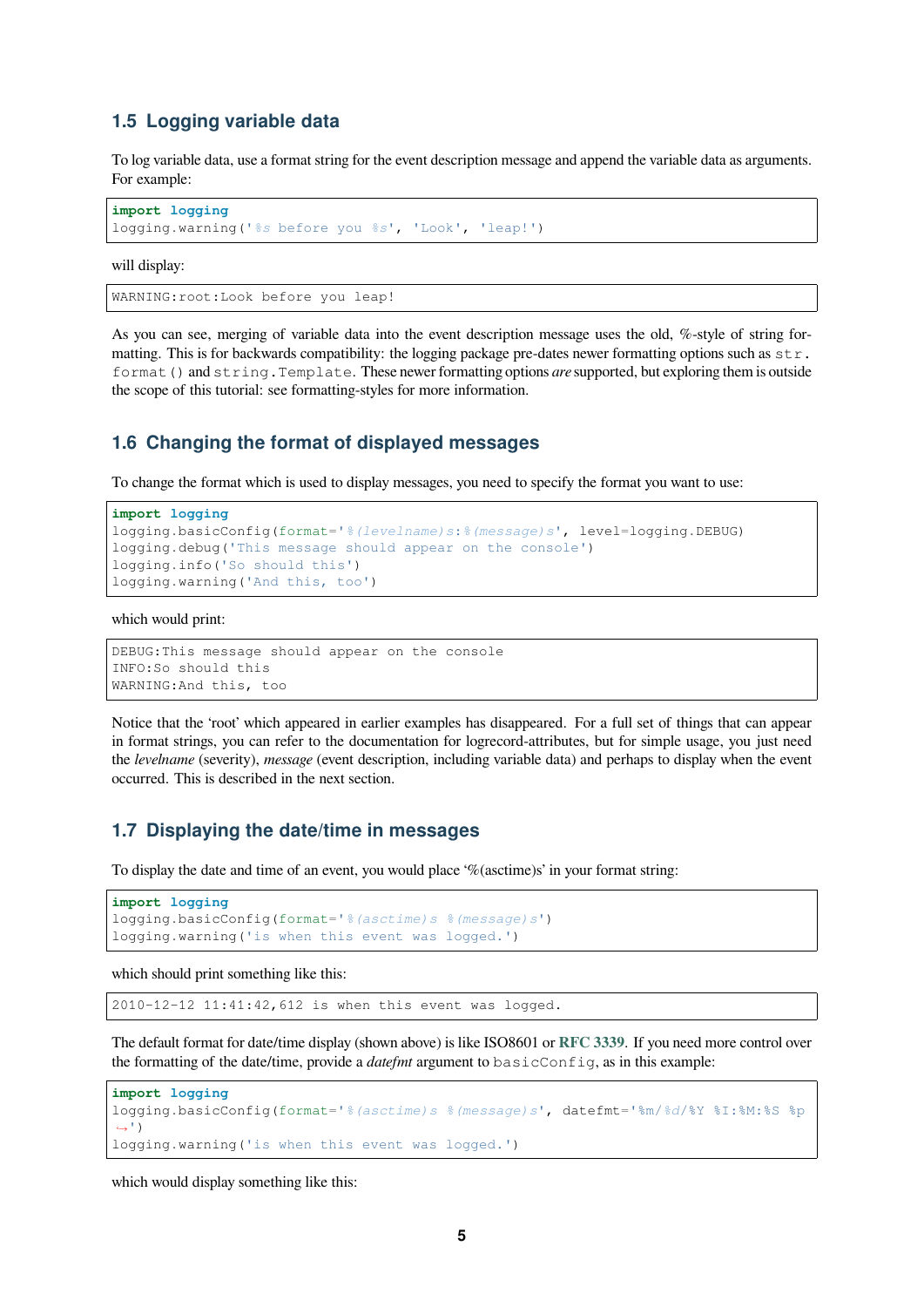The format of the *datefmt* argument is the same as supported by  $\tt time \cdot \text{striftime}()$ .

#### **1.8 Next Steps**

<span id="page-5-0"></span>That concludes the basic tutorial. It should be enough to get you up and running with logging. There's a lot more that the logging package offers, but to get the best out of it, you'll need to invest a little more of your time in reading the following sections. If you're ready for that, grab some of your favourite beverage and carry on.

If your logging needs are simple, then use the above examples to incorporate logging into your own scripts, and if you run into problems or don't understand something, please post a question on the comp.lang.python Usenet group (available at https://groups.google.com/forum/#!forum/comp.lang.python) and you should receive help before too long.

Still here? You can carry on reading the next few sections, which provide a slightly more advanced/in-depth tutorial than the basi[c one above. After that, you can take a look at the logging-coo](https://groups.google.com/forum/#!forum/comp.lang.python)kbook.

### **2 Advanced Logging Tutorial**

<span id="page-5-1"></span>The logging library takes a modular approach and offers several categories of components: loggers, handlers, filters, and formatters.

- Loggers expose the interface that application code directly uses.
- Handlers send the log records (created by loggers) to the appropriate destination.
- Filters provide a finer grained facility for determining which log records to output.
- Formatters specify the layout of log records in the final output.

Log event information is passed between loggers, handlers, filters and formatters in a LogRecord instance.

Logging is performed by calling methods on instances of the Logger class (hereafter called *loggers*). Each instance has a name, and they are conceptually arranged in a namespace hierarchy using dots (periods) as separators. For example, a logger named 'scan' is the parent of loggers 'scan.text', 'scan.html' and 'scan.pdf'. Logger names can be anything you want, and indicate the area of an application in which a logged message originates.

A good convention to use when naming loggers is to use a module-level logger, in each module which uses logging, named as follows:

```
logger = logging.getLogger(__name__)
```
This means that logger names track the package/module hierarchy, and it's intuitively obvious where events are logged just from the logger name.

The root of the hierarchy of loggers is called the root logger. That's the logger used by the functions debug(), info(), warning(), error() and critical(), which just call the same-named method of the root logger. The functions and the methods have the same signatures. The root logger's name is printed as 'root' in the logged output.

It is, of course, possible to log messages to different destinations. Support is included in the package for writing log messages to files, HTTP GET/POST locations, email via SMTP, generic sockets, queues, or OS-specific logging mechanisms such as syslog or the Windows NT event log. Destinations are served by *handler* classes. You can create your own log destination class if you have special requirements not met by any of the built-in handler classes.

By default, no destination is set for any logging messages. You can specify a destination (such as console or file) by using basicConfig() as in the tutorial examples. If you call the functions debug(), info(), warning(), error() and critical(), they will check to see if no destination is set; and if one is not set, they will set a destination of the console (sys.stderr) and a default format for the displayed message before delegating to the root logger to do the actual message output.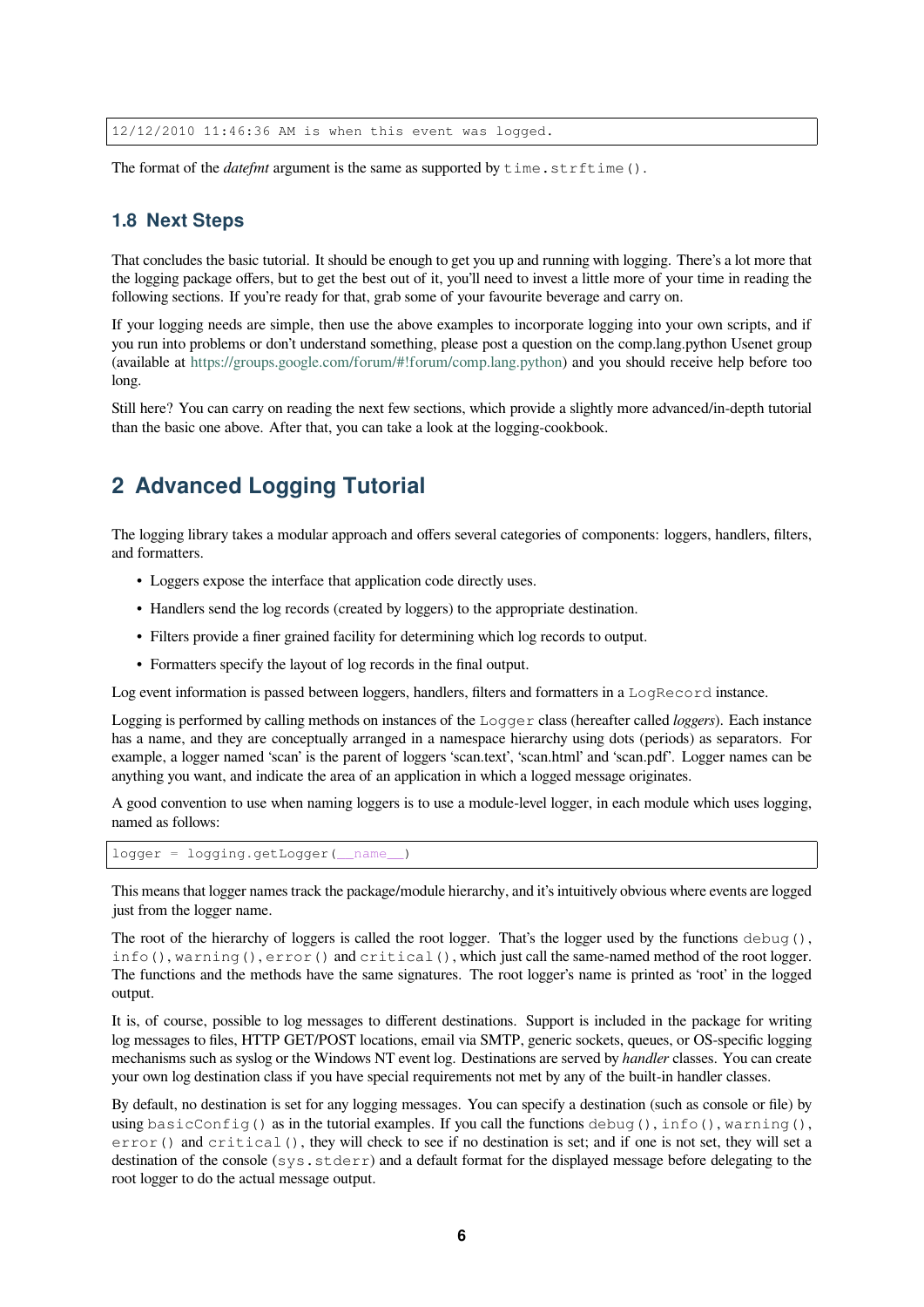The default format set by basicConfig() for messages is:

```
severity:logger name:message
```
You can change this by passing a format string to basicConfig() with the *format* keyword argument. For all options regarding how a format string is constructed, see formatter-objects.

### <span id="page-6-0"></span>**2.1 Logging Flow**

The flow of log event information in loggers and handlers is illustrated in the following diagram.



#### <span id="page-6-1"></span>**2.2 Loggers**

Logger objects have a threefold job. First, they expose several methods to application code so that applications can log messages at runtime. Second, logger objects determine which log messages to act upon based upon severity (the default filtering facility) or filter objects. Third, logger objects pass along relevant log messages to all interested log handlers.

The most widely used methods on logger objects fall into two categories: configuration and message sending.

These are the most common configuration methods:

• Logger.setLevel() specifies the lowest-severity log message a logger will handle, where debug is the lowest built-in severity level and critical is the highest built-in severity. For example, if the severity level is INFO, the logger will handle only INFO, WARNING, ERROR, and CRITICAL messages and will ignore DEBUG messages.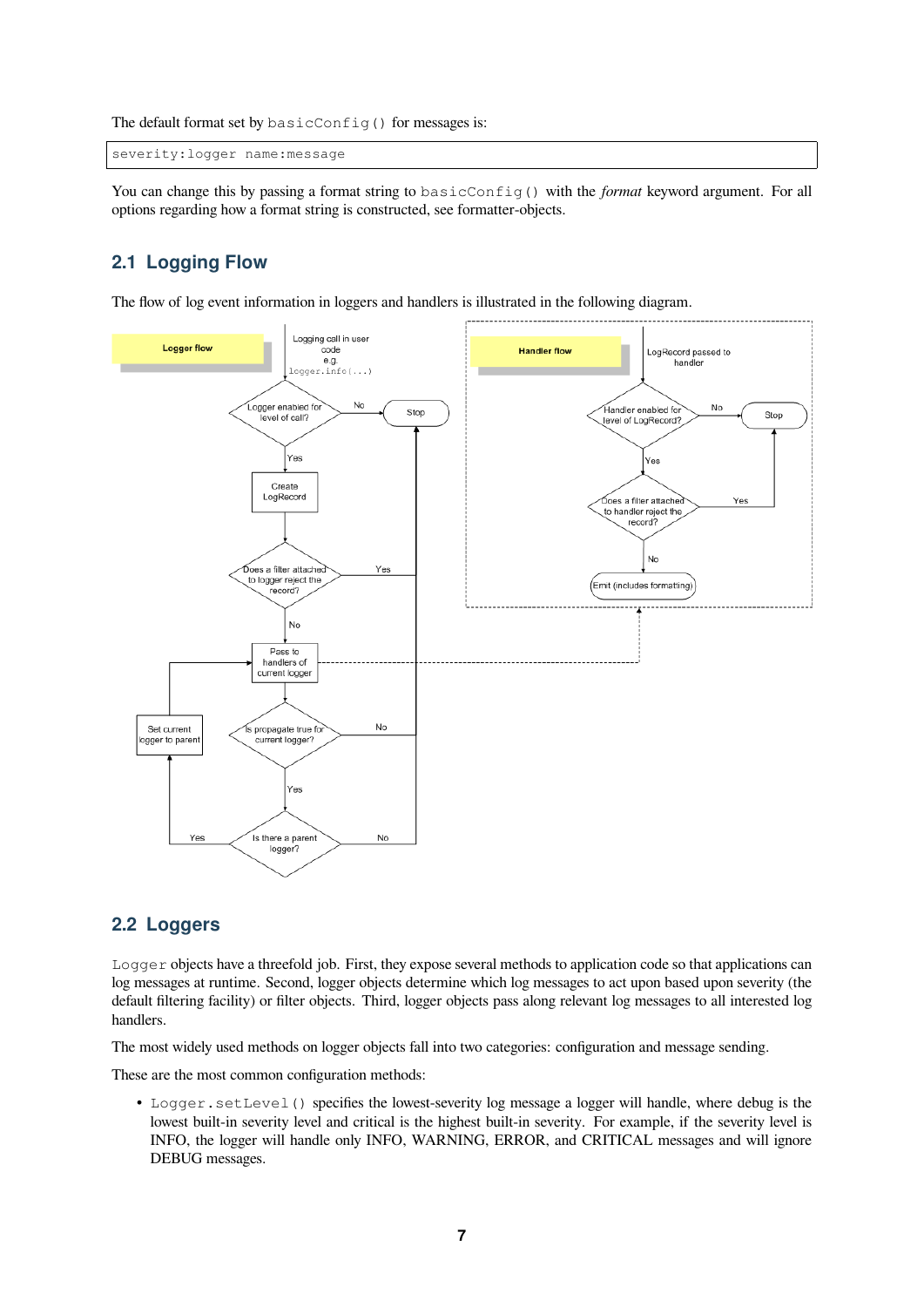- Logger.addHandler() and Logger.removeHandler() add and remove handler objects from the logger object. Handlers are covered in more detail in *Handlers*.
- Logger.addFilter() and Logger.removeFilter() add and remove filter objects from the logger object. Filters are covered in more detail in filter.

You don't need to always call these methods on every logge[r you crea](#page-7-0)te. See the last two paragraphs in this section.

With the logger object configured, the following methods create log messages:

- Logger.debug(), Logger.info(), Logger.warning(), Logger.error(), and Logger. critical() all create log records with a message and a level that corresponds to their respective method names. The message is actually a format string, which may contain the standard string substitution syntax of %s, %d, %f, and so on. The rest of their arguments is a list of objects that correspond with the substitution fields in the message. With regard to \*\*kwargs, the logging methods care only about a keyword of exc\_info and use it to determine whether to log exception information.
- Logger.exception() creates a log message similar to Logger.error(). The difference is that Logger.exception() dumps a stack trace along with it. Call this method only from an exception handler.
- Logger.log() takes a log level as an explicit argument. This is a little more verbose for logging messages than using the log level convenience methods listed above, but this is how to log at custom log levels.

getLogger() returns a reference to a logger instance with the specified name if it is provided, or root if not. The names are period-separated hierarchical structures. Multiple calls to  $qetLogger()$  with the same name will return a reference to the same logger object. Loggers that are further down in the hierarchical list are children of loggers higher up in the list. For example, given a logger with a name of foo, loggers with names of foo.bar, foo.bar.baz, and foo.bam are all descendants of foo.

Loggers have a concept of *effective level*. If a level is not explicitly set on a logger, the level of its parent is used instead as its effective level. If the parent has no explicit level set, *its* parent is examined, and so on - all ancestors are searched until an explicitly set level is found. The root logger always has an explicit level set (WARNING by default). When deciding whether to process an event, the effective level of the logger is used to determine whether the event is passed to the logger's handlers.

Child loggers propagate messages up to the handlers associated with their ancestor loggers. Because of this, it is unnecessary to define and configure handlers for all the loggers an application uses. It is sufficient to configure handlers for a top-level logger and create child loggers as needed. (You can, however, turn off propagation by setting the *propagate* attribute of a logger to False.)

#### **2.3 Handlers**

<span id="page-7-0"></span>Handler objects are responsible for dispatching the appropriate log messages (based on the log messages' severity) to the handler's specified destination. Logger objects can add zero or more handler objects to themselves with an addHandler() method. As an example scenario, an application may want to send all log messages to a log file, all log messages of error or higher to stdout, and all messages of critical to an email address. This scenario requires three individual handlers where each handler is responsible for sending messages of a specific severity to a specific location.

The standard library includes quite a few handler types (see *Useful Handlers*); the tutorials use mainly StreamHandler and FileHandler in its examples.

There are very few methods in a handler for application developers to concern themselves with. The only handler methods that seem relevant for application developers who are usingt[he built-in handle](#page-13-0)r objects (that is, not creating custom handlers) are the following configuration methods:

- The setLevel () method, just as in logger objects, specifies the lowest severity that will be dispatched to the appropriate destination. Why are there two  $setLevel()$  methods? The level set in the logger determines which severity of messages it will pass to its handlers. The level set in each handler determines which messages that handler will send on.
- setFormatter () selects a Formatter object for this handler to use.
- addFilter() and removeFilter() respectively configure and deconfigure filter objects on handlers.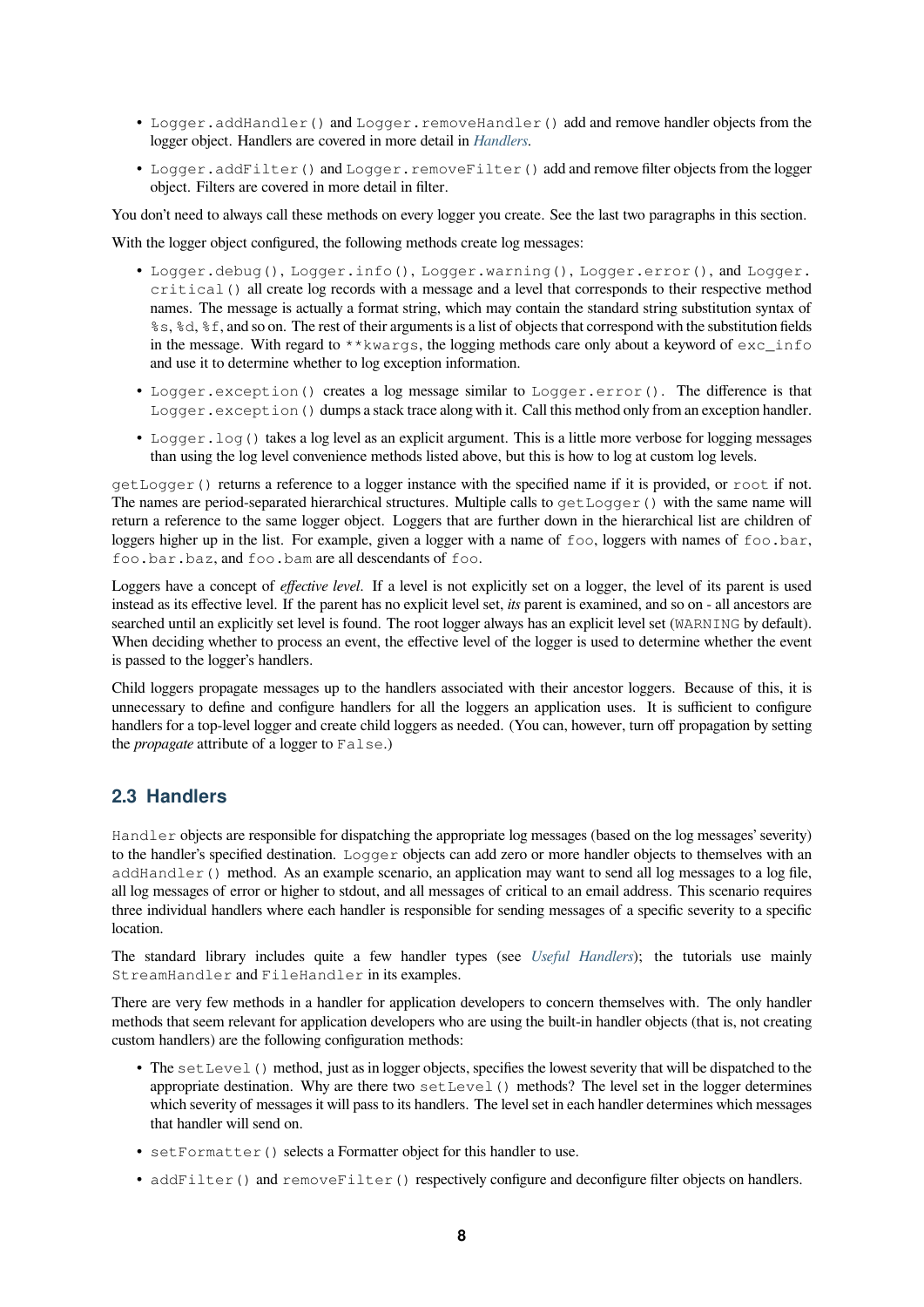Application code should not directly instantiate and use instances of Handler. Instead, the Handler class is a base class that defines the interface that all handlers should have and establishes some default behavior that child classes can use (or override).

#### <span id="page-8-0"></span>**2.4 Formatters**

Formatter objects configure the final order, structure, and contents of the log message. Unlike the base logging. Handler class, application code may instantiate formatter classes, although you could likely subclass the formatter if your application needs special behavior. The constructor takes three optional arguments – a message format string, a date format string and a style indicator.

logging.Formatter.**\_\_init\_\_**(*fmt=None*, *datefmt=None*, *style='%'*)

If there is no message format string, the default is to use the raw message. If there is no date format string, the default date format is:

%Y-%m-%d %H:%M:%S

with the milliseconds tacked on at the end. The  $style \pm \nu \pm e$  is one of %, '{' or '\$'. If one of these is not specified, then '%' will be used.

If the style is '%', the message format string uses  $\frac{1}{2}$  (<dictionary key>) s styled string substitution; the possible keys are documented in logrecord-attributes. If the style is '{', the message format string is assumed to be compatible with str.format() (using keyword arguments), while if the style is '\$' then the message format string should conform to what is expected by string. Template. substitute().

Changed in version 3.2: Added the style parameter.

The following message format string will log the time in a human-readable format, the severity of the message, and the contents of the message, in that order:

'*%(asctime)s* - *%(levelname)s* - *%(message)s*'

Formatters use a user-configurable function to convert the creation time of a record to a tuple. By default,  $\tan$  time. localtime() is used; to change this for a particular formatter instance, set the converter attribute of the instance to a function with the same signature as time.localtime() or time.gmtime(). To change it for all formatters, for example if you want all logging times to be shown in GMT, set the converter attribute in the Formatter class (to time.gmtime for GMT display).

#### <span id="page-8-1"></span>**2.5 Configuring Logging**

Programmers can configure logging in three ways:

- 1. Creating loggers, handlers, and formatters explicitly using Python code that calls the configuration methods listed above.
- 2. Creating a logging config file and reading it using the fileConfig() function.
- 3. Creating a dictionary of configuration information and passing it to the dictConfig() function.

For the reference documentation on the last two options, see logging-config-api. The following example configures a very simple logger, a console handler, and a simple formatter using Python code:

```
import logging
# create logger
logger = logging.getLogger('simple_example')
logger.setLevel(logging.DEBUG)
# create console handler and set level to debug
ch = logging.StreamHandler()
```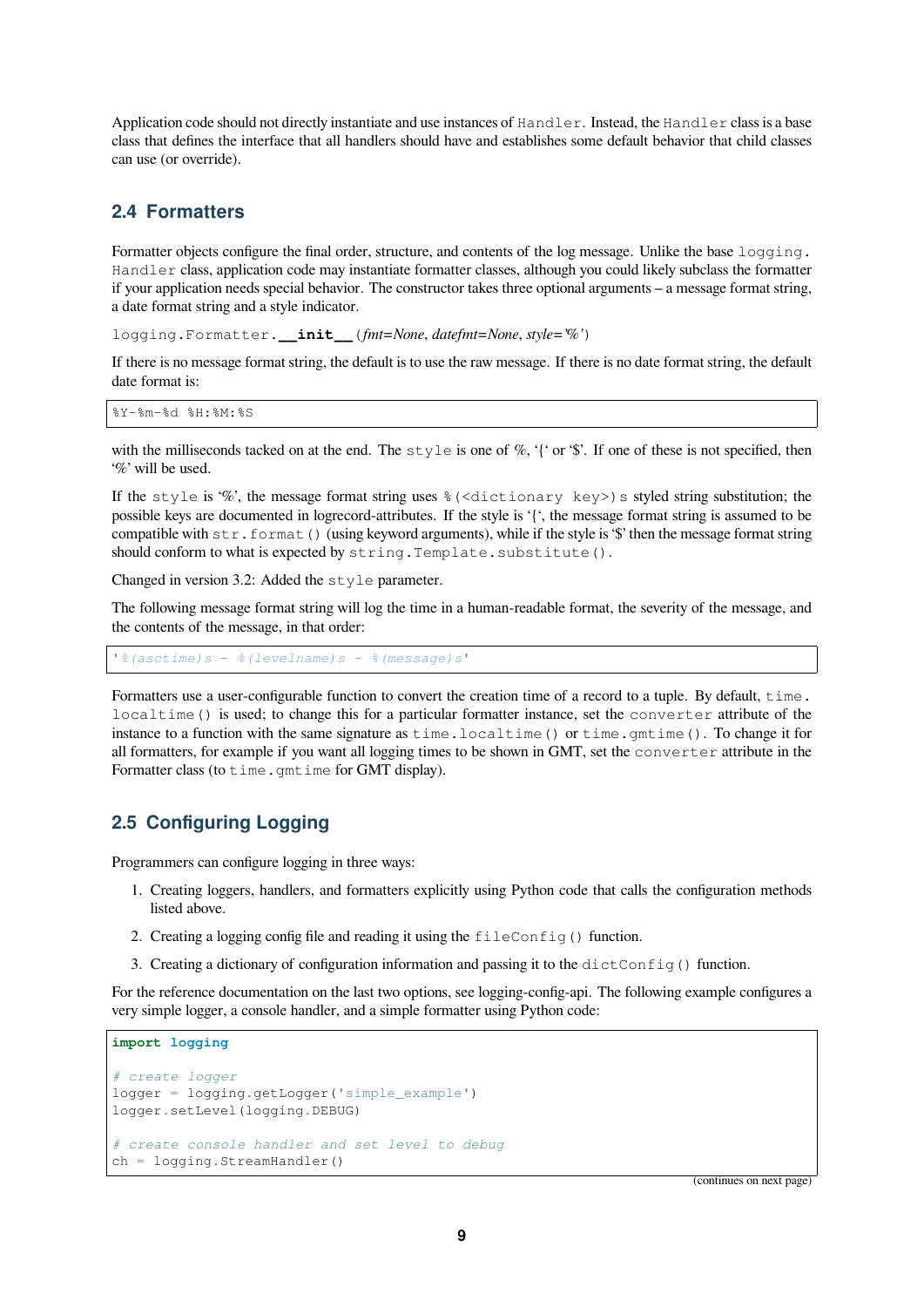ch.setLevel(logging.DEBUG)

```
# create formatter
formatter = logging.Formatter('%(asctime)s - %(name)s - %(levelname)s - %(message)s
,→')
# add formatter to ch
ch.setFormatter(formatter)
# add ch to logger
logger.addHandler(ch)
# 'application' code
logger.debug('debug message')
logger.info('info message')
logger.warning('warn message')
logger.error('error message')
logger.critical('critical message')
```
Running this module from the command line produces the following output:

```
$ python simple_logging_module.py
2005-03-19 15:10:26,618 - simple_example - DEBUG - debug message
2005-03-19 15:10:26,620 - simple_example - INFO - info message
2005-03-19 15:10:26,695 - simple_example - WARNING - warn message
2005-03-19 15:10:26,697 - simple_example - ERROR - error message
2005-03-19 15:10:26,773 - simple_example - CRITICAL - critical message
```
The following Python module creates a logger, handler, and formatter nearly identical to those in the example listed above, with the only difference being the names of the objects:

```
import logging
import logging.config
logging.config.fileConfig('logging.conf')
# create logger
logger = logging.getLogger('simpleExample')
# 'application' code
logger.debug('debug message')
logger.info('info message')
logger.warning('warn message')
logger.error('error message')
logger.critical('critical message')
```
Here is the logging.conf file:

```
[loggers]
keys=root,simpleExample
[handlers]
keys=consoleHandler
[formatters]
keys=simpleFormatter
[logger_root]
level=DEBUG
handlers=consoleHandler
```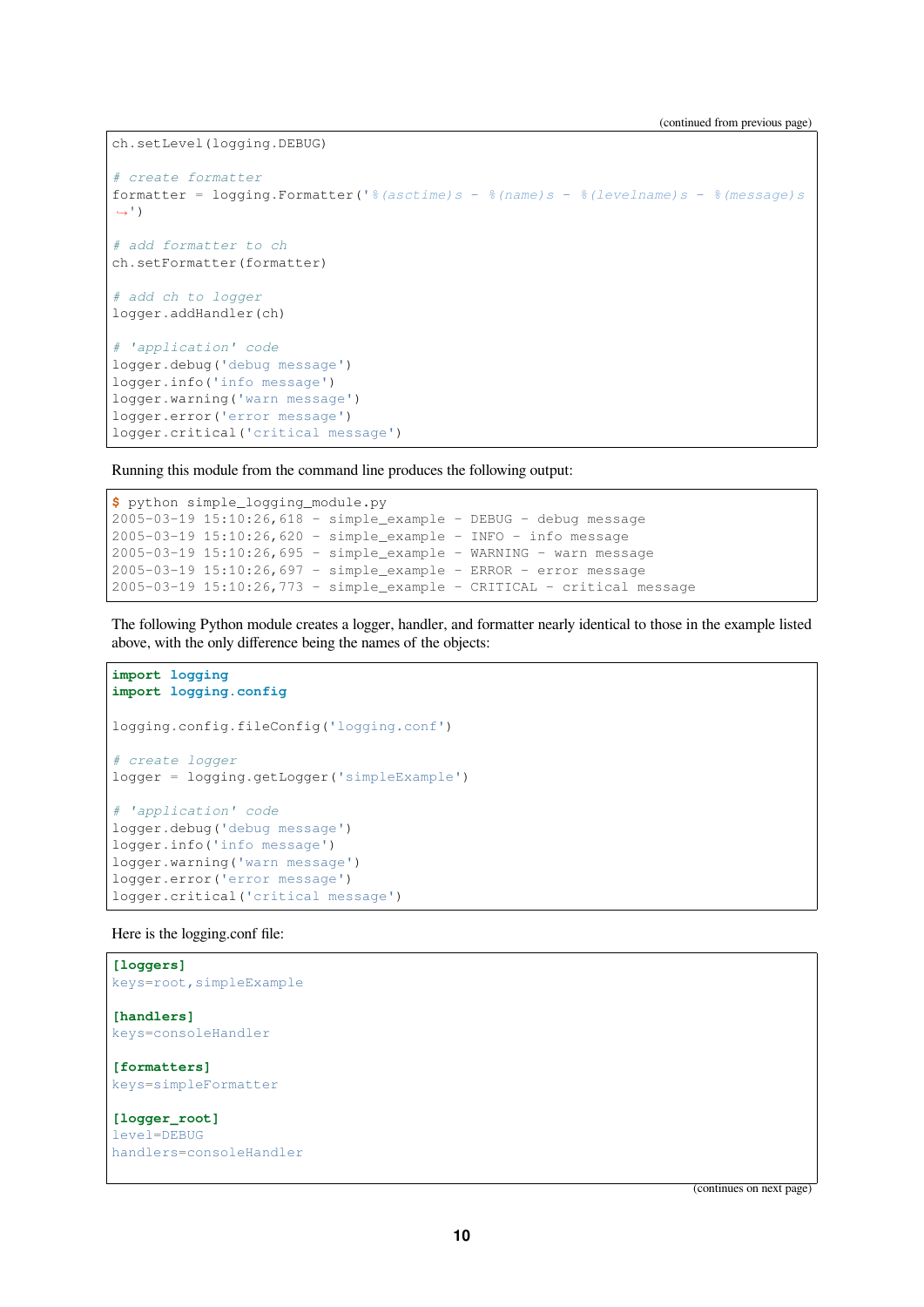(continued from previous page)

```
[logger_simpleExample]
level=DEBUG
handlers=consoleHandler
qualname=simpleExample
propagate=0
[handler_consoleHandler]
class=StreamHandler
level=DEBUG
formatter=simpleFormatter
args=(sys.stdout,)
[formatter_simpleFormatter]
format=%(asctime)s - %(name)s - %(levelname)s - %(message)s
```
The output is nearly identical to that of the non-config-file-based example:

```
$ python simple_logging_config.py
2005-03-19 15:38:55,977 - simpleExample - DEBUG - debug message
2005-03-19 15:38:55,979 - simpleExample - INFO - info message
2005-03-19 15:38:56,054 - simpleExample - WARNING - warn message
2005-03-19 15:38:56,055 - simpleExample - ERROR - error message
2005-03-19 15:38:56,130 - simpleExample - CRITICAL - critical message
```
You can see that the config file approach has a few advantages over the Python code approach, mainly separation of configuration and code and the ability of noncoders to easily modify the logging properties.

**Warning:** The fileConfig() function takes a default parameter, disable existing loggers, which defaults to  $True$  for reasons of backward compatibility. This may or may not be what you want, since it will cause any non-root loggers existing before the fileConfig() call to be disabled unless they (or an ancestor) are explicitly named in the configuration. Please refer to the reference documentation for more information, and specify False for this parameter if you wish.

The dictionary passed to dictConfig() can also specify a Boolean value with key disable\_existing\_loggers, which if not specified explicitly in the dictionary also defaults to being interpreted as True. This leads to the logger-disabling behaviour described above, which may not be what you want - in which case, provide the key explicitly with a value of False.

Note that the class names referenced in config files need to be either relative to the logging module, or absolute values which can be resolved using normal import mechanisms. Thus, you could use either WatchedFileHandler (relative to the logging module) or mypackage.mymodule.MyHandler (for a class defined in package mypackage and module mymodule, where mypackage is available on the Python import path).

In Python 3.2, a new means of configuring logging has been introduced, using dictionaries to hold configuration information. This provides a superset of the functionality of the config-file-based approach outlined above, and is the recommended configuration method for new applications and deployments. Because a Python dictionary is used to hold configuration information, and since you can populate that dictionary using different means, you have more options for configuration. For example, you can use a configuration file in JSON format, or, if you have access to YAML processing functionality, a file in YAML format, to populate the configuration dictionary. Or, of course, you can construct the dictionary in Python code, receive it in pickled form over a socket, or use whatever approach makes sense for your application.

Here's an example of the same configuration as above, in YAML format for the new dictionary-based approach:

```
version: 1
formatters:
  simple:
    format: '%(asctime)s - %(name)s - %(levelname)s - %(message)s'
handlers:
```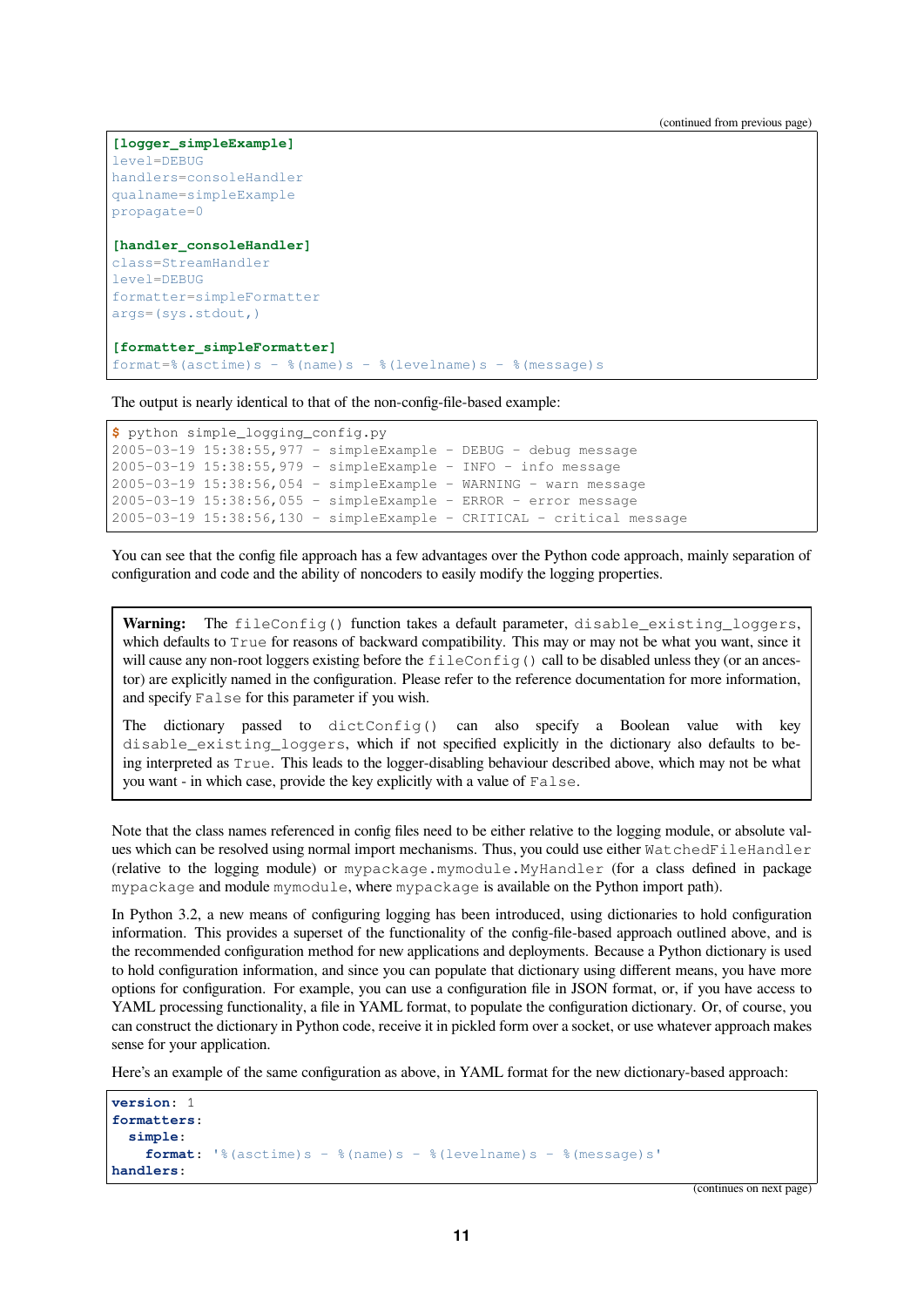(continued from previous page)

```
console:
    class: logging.StreamHandler
    level: DEBUG
    formatter: simple
    stream: ext://sys.stdout
loggers:
 simpleExample:
    level: DEBUG
    handlers: [console]
    propagate: no
root:
  level: DEBUG
 handlers: [console]
```
For more information about logging using a dictionary, see logging-config-api.

#### <span id="page-11-0"></span>**2.6 What happens if no configuration is provided**

If no logging configuration is provided, it is possible to have a situation where a logging event needs to be output, but no handlers can be found to output the event. The behaviour of the logging package in these circumstances is dependent on the Python version.

For versions of Python prior to 3.2, the behaviour is as follows:

- If *logging.raiseExceptions* is False (production mode), the event is silently dropped.
- If *logging.raiseExceptions* is True (development mode), a message 'No handlers could be found for logger X.Y.Z' is printed once.

In Python 3.2 and later, the behaviour is as follows:

• The event is output using a 'handler of last resort', stored in  $logqing$ . lastResort. This internal handler is not associated with any logger, and acts like a StreamHandler which writes the event description message to the current value of sys.stderr (therefore respecting any redirections which may be in effect). No formatting is done on the message - just the bare event description message is printed. The handler's level is set to WARNING, so all events at this and greater severities will be output.

To obtain the pre-3.2 behaviour, logging.lastResort can be set to None.

#### <span id="page-11-1"></span>**2.7 Configuring Logging for a Library**

When developing a library which uses logging, you should take care to document how the library uses logging for example, the names of loggers used. Some consideration also needs to be given to its logging configuration. If the using application does not use logging, and library code makes logging calls, then (as described in the previous section) events of severity WARNING and greater will be printed to sys.stderr. This is regarded as the best default behaviour.

If for some reason you *don't* want these messages printed in the absence of any logging configuration, you can attach a do-nothing handler to the top-level logger for your library. This avoids the message being printed, since a handler will always be found for the library's events: it just doesn't produce any output. If the library user configures logging for application use, presumably that configuration will add some handlers, and if levels are suitably configured then logging calls made in library code will send output to those handlers, as normal.

A do-nothing handler is included in the logging package: NullHandler (since Python 3.1). An instance of this handler could be added to the top-level logger of the logging namespace used by the library (*if* you want to prevent your library's logged events being output to sys.stderr in the absence of logging configuration). If all logging by a library *foo* is done using loggers with names matching 'foo.x', 'foo.x.y', etc. then the code:

```
import logging
logging.getLogger('foo').addHandler(logging.NullHandler())
```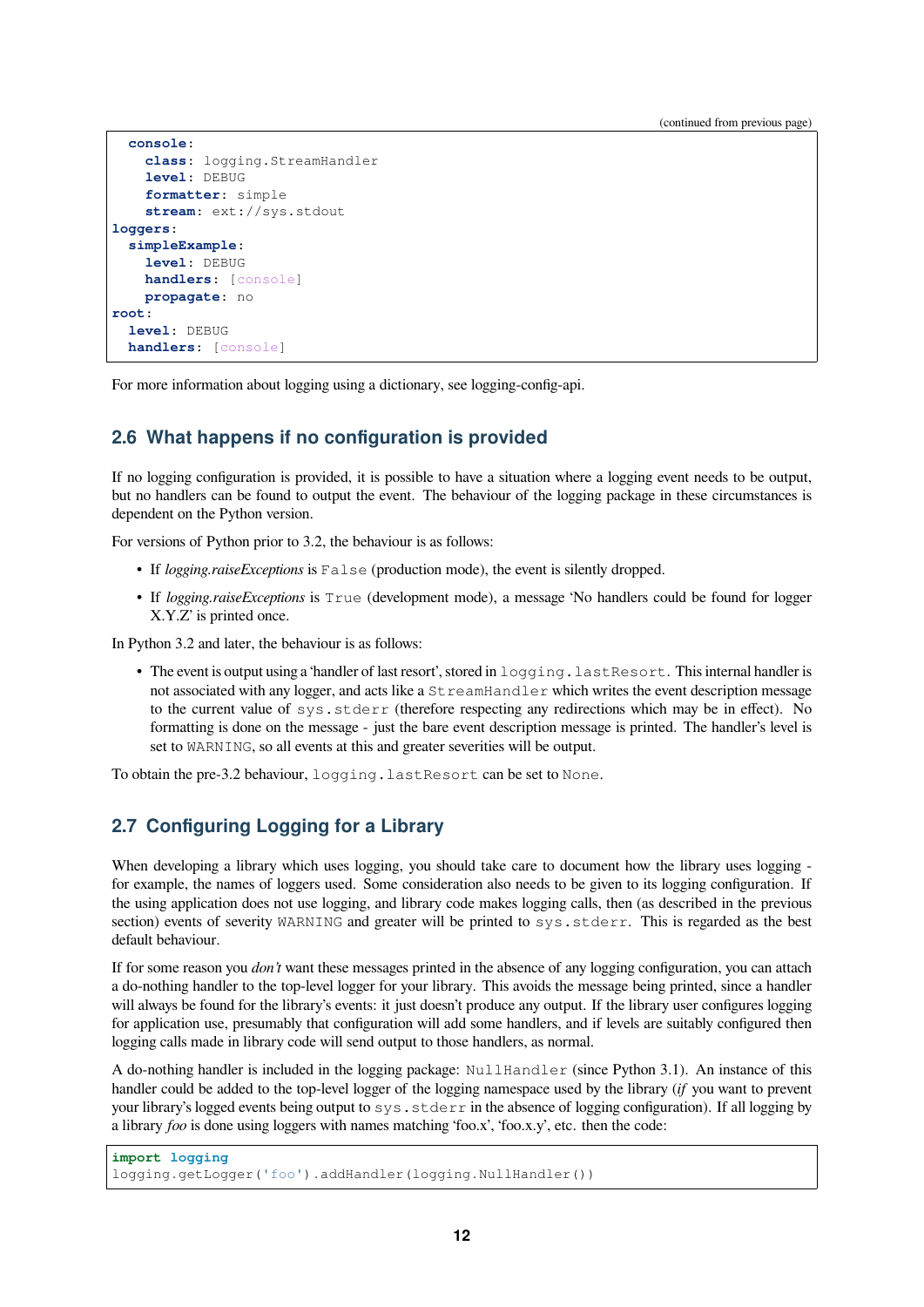should have the desired effect. If an organisation produces a number of libraries, then the logger name specified can be 'orgname.foo' rather than just 'foo'.

**Note:** It is strongly advised that you *do not add any handlers other than* NullHandler *to your library's loggers*. This is because the configuration of handlers is the prerogative of the application developer who uses your library. The application developer knows their target audience and what handlers are most appropriate for their application: if you add handlers 'under the hood', you might well interfere with their ability to carry out unit tests and deliver logs which suit their requirements.

### <span id="page-12-0"></span>**3 Logging Levels**

The numeric values of logging levels are given in the following table. These are primarily of interest if you want to define your own levels, and need them to have specific values relative to the predefined levels. If you define a level with the same numeric value, it overwrites the predefined value; the predefined name is lost.

| Level        | Numeric value |
|--------------|---------------|
| CRITICAL     | 50            |
| <b>ERROR</b> | 40            |
| WARNING      | 30            |
| INFO         | 20            |
| <b>DEBUG</b> | 10            |
| NOTSET       | וו            |

Levels can also be associated with loggers, being set either by the developer or through loading a saved logging configuration. When a logging method is called on a logger, the logger compares its own level with the level associated with the method call. If the logger's level is higher than the method call's, no logging message is actually generated. This is the basic mechanism controlling the verbosity of logging output.

Logging messages are encoded as instances of the LogRecord class. When a logger decides to actually log an event, a LogRecord instance is created from the logging message.

Logging messages are subjected to a dispatch mechanism through the use of *handlers*, which are instances of subclasses of the Handler class. Handlers are responsible for ensuring that a logged message (in the form of a LogRecord) ends up in a particular location (or set of locations) which is useful for the target audience for that message (such as end users, support desk staff, system administrators, developers). Handlers are passed LogRecord instances intended for particular destinations. Each logger can have zero, one or more handlers associated with it (via the addHandler() method of Logger). In addition to any handlers directly associated with a logger,  $\alpha ll$ *handlers associated with all ancestors of the logger* are called to dispatch the message (unless the *propagate* flag for a logger is set to a false value, at which point the passing to ancestor handlers stops).

Just as for loggers, handlers can have levels associated with them. A handler's level acts as a filter in the same way as a logger's level does. If a handler decides to actually dispatch an event, the emit() method is used to send the message to its destination. Most user-defined subclasses of Handler will need to override this emit().

#### <span id="page-12-1"></span>**3.1 Custom Levels**

Defining your own levels is possible, but should not be necessary, as the existing levels have been chosen on the basis of practical experience. However, if you are convinced that you need custom levels, great care should be exercised when doing this, and it is possibly *a very bad idea to define custom levels if you are developing a library*. That's because if multiple library authors all define their own custom levels, there is a chance that the logging output from such multiple libraries used together will be difficult for the using developer to control and/or interpret, because a given numeric value might mean different things for different libraries.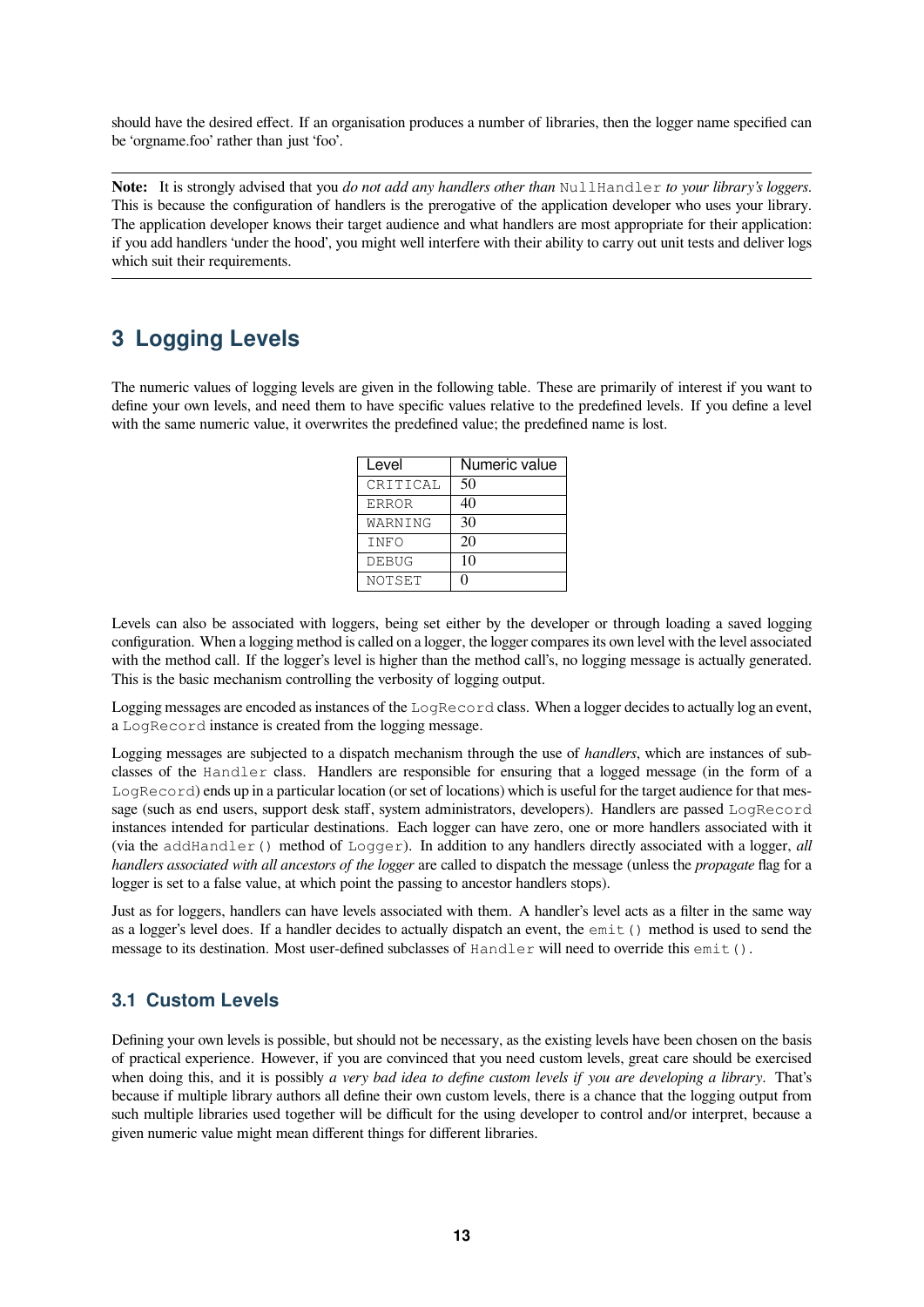## **4 Useful Handlers**

In addition to the base Handler class, many useful subclasses are provided:

- <span id="page-13-0"></span>1. StreamHandler instances send messages to streams (file-like objects).
- 2. FileHandler instances send messages to disk files.
- 3. BaseRotatingHandler is the base class for handlers that rotate log files at a certain point. It is not meant to be instantiated directly. Instead, use RotatingFileHandler or TimedRotatingFileHandler.
- 4. RotatingFileHandler instances send messages to disk files, with support for maximum log file sizes and log file rotation.
- 5. TimedRotatingFileHandler instances send messages to disk files, rotating the log file at certain timed intervals.
- 6. SocketHandler instances send messages to TCP/IP sockets. Since 3.4, Unix domain sockets are also supported.
- 7. DatagramHandler instances send messages to UDP sockets. Since 3.4, Unix domain sockets are also supported.
- 8. SMTPHandler instances send messages to a designated email address.
- 9. SysLogHandler instances send messages to a Unix syslog daemon, possibly on a remote machine.
- 10. NTEventLogHandler instances send messages to a Windows NT/2000/XP event log.
- 11. MemoryHandler instances send messages to a buffer in memory, which is flushed whenever specific criteria are met.
- 12. HTTPHandler instances send messages to an HTTP server using either GET or POST semantics.
- 13. WatchedFileHandler instances watch the file they are logging to. If the file changes, it is closed and reopened using the file name. This handler is only useful on Unix-like systems; Windows does not support the underlying mechanism used.
- 14. QueueHandler instances send messages to a queue, such as those implemented in the queue or multiprocessing modules.
- 15. NullHandler instances do nothing with error messages. They are used by library developers who want to use logging, but want to avoid the 'No handlers could be found for logger XXX' message which can be displayed if the library user has not configured logging. See *Configuring Logging for a Library* for more information.

New in version 3.1: The NullHandler class.

New in version 3.2: The QueueHandler class.

The NullHandler, StreamHandler and FileHandler [classes are defined in the c](#page-11-1)ore logging package. The other handlers are defined in a sub-module, logging.handlers. (There is also another sub-module, logging. config, for configuration functionality.)

Logged messages are formatted for presentation through instances of the Formatter class. They are initialized with a format string suitable for use with the % operator and a dictionary.

For formatting multiple messages in a batch, instances of BufferingFormatter can be used. In addition to the format string (which is applied to each message in the batch), there is provision for header and trailer format strings.

When filtering based on logger level and/or handler level is not enough, instances of Filter can be added to both Logger and Handler instances (through their addFilter() method). Before deciding to process a message further, both loggers and handlers consult all their filters for permission. If any filter returns a false value, the message is not processed further.

The basic Filter functionality allows filtering by specific logger name. If this feature is used, messages sent to the named logger and its children are allowed through the filter, and all others dropped.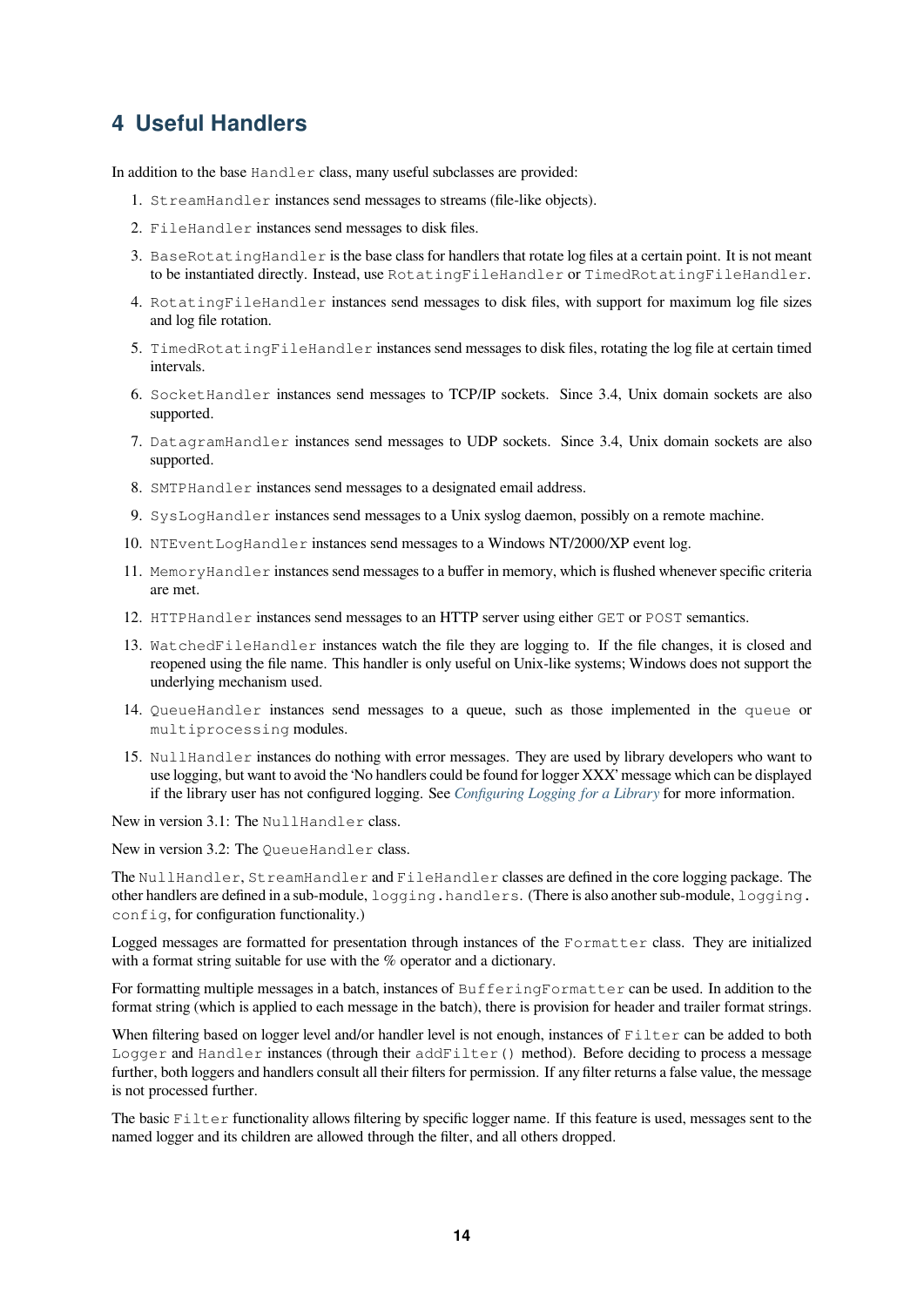### <span id="page-14-0"></span>**5 Exceptions raised during logging**

The logging package is designed to swallow exceptions which occur while logging in production. This is so that errors which occur while handling logging events - such as logging misconfiguration, network or other similar errors - do not cause the application using logging to terminate prematurely.

SystemExit and KeyboardInterrupt exceptions are never swallowed. Other exceptions which occur during the emit() method of a Handler subclass are passed to its handleError() method.

The default implementation of handleError() in Handler checks to see if a module-level variable, raiseExceptions, is set. If set, a traceback is printed to sys.stderr. If not set, the exception is swallowed.

**Note:** The default value of raiseExceptions is True. This is because during development, you typically want to be notified of any exceptions that occur. It's advised that you set raiseExceptions to False for production usage.

### <span id="page-14-1"></span>**6 Using arbitrary objects as messages**

In the preceding sections and examples, it has been assumed that the message passed when logging the event is a string. However, this is not the only possibility. You can pass an arbitrary object as a message, and its  $\pm \tau$  () method will be called when the logging system needs to convert it to a string representation. In fact, if you want to, you can avoid computing a string representation altogether - for example, the SocketHandler emits an event by pickling it and sending it over the wire.

### **7 Optimization**

Formatting of message arguments is deferred until it cannot be avoided. However, computing the arguments passed to the logging method can also be expensive, and you may want to avoid doing it if the logger will just throw away your event. To decide what to do, you can call the isEnabledFor() method which takes a level argument and returns true if the event would be created by the Logger for that level of call. You can write code like this:

```
if logger.isEnabledFor(logging.DEBUG):
    logger.debug('Message with %s, %s', expensive_func1(),
                                        expensive func2())
```
so that if the logger's threshold is set above DEBUG, the calls to expensive\_func1() and expensive\_func2() are never made.

**Note:** In some cases, is EnabledFor() can itself be more expensive than you'd like (e.g. for deeply nested loggers where an explicit level is only set high up in the logger hierarchy). In such cases (or if you want to avoid calling a method in tight loops), you can cache the result of a call to  $i$  sEnabledFor() in a local or instance variable, and use that instead of calling the method each time. Such a cached value would only need to be recomputed when the logging configuration changes dynamically while the application is running (which is not all that common).

There are other optimizations which can be made for specific applications which need more precise control over what logging information is collected. Here's a list of things you can do to avoid processing during logging which you don't need: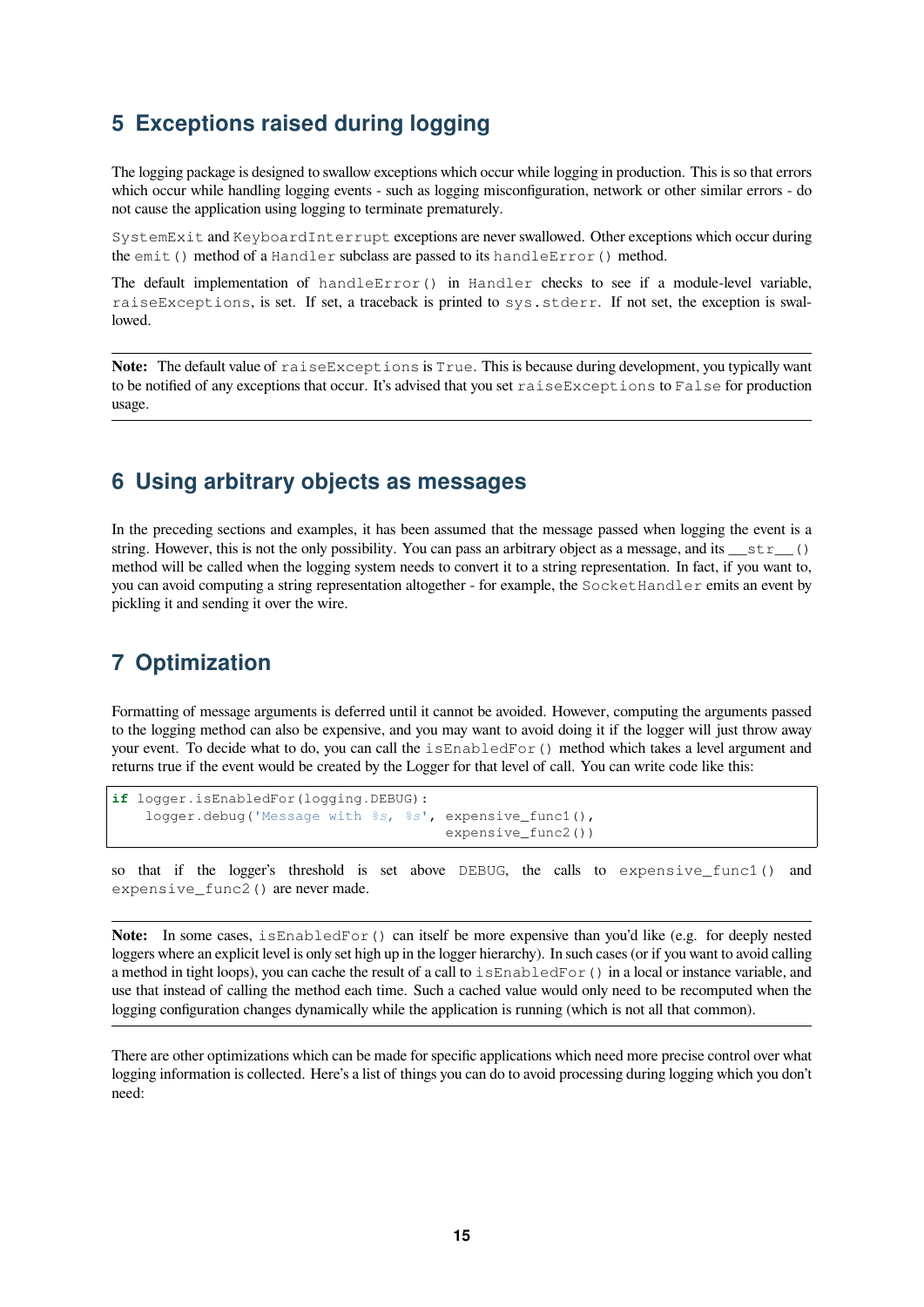| What you don't want to collect | How to avoid collecting it                                              |  |
|--------------------------------|-------------------------------------------------------------------------|--|
| Information about where calls  | Set logging. srcfile to None. This avoids calling sys.                  |  |
| were made from.                | _getframe (), which may help to speed up your code in environments like |  |
|                                | PyPy (which can't speed up code that uses sys. _get frame ()).          |  |
| Threading information.         | Set logging. logThreads to False.                                       |  |
| Current<br>process<br>$($ os.  | Set logging. logProcesses to False.                                     |  |
| qetpid()                       |                                                                         |  |
| Current process name when      | Set logging. logMultiprocessing to False.                               |  |
| using multiprocessing to       |                                                                         |  |
| manage multiple processes.     |                                                                         |  |

Also note that the core logging module only includes the basic handlers. If you don't import logging.handlers and logging.config, they won't take up any memory.

**See also:**

**Module logging** API reference for the logging module.

**Module logging.config** Configuration API for the logging module.

**Module logging.handlers** Useful handlers included with the logging module.

A logging cookbook